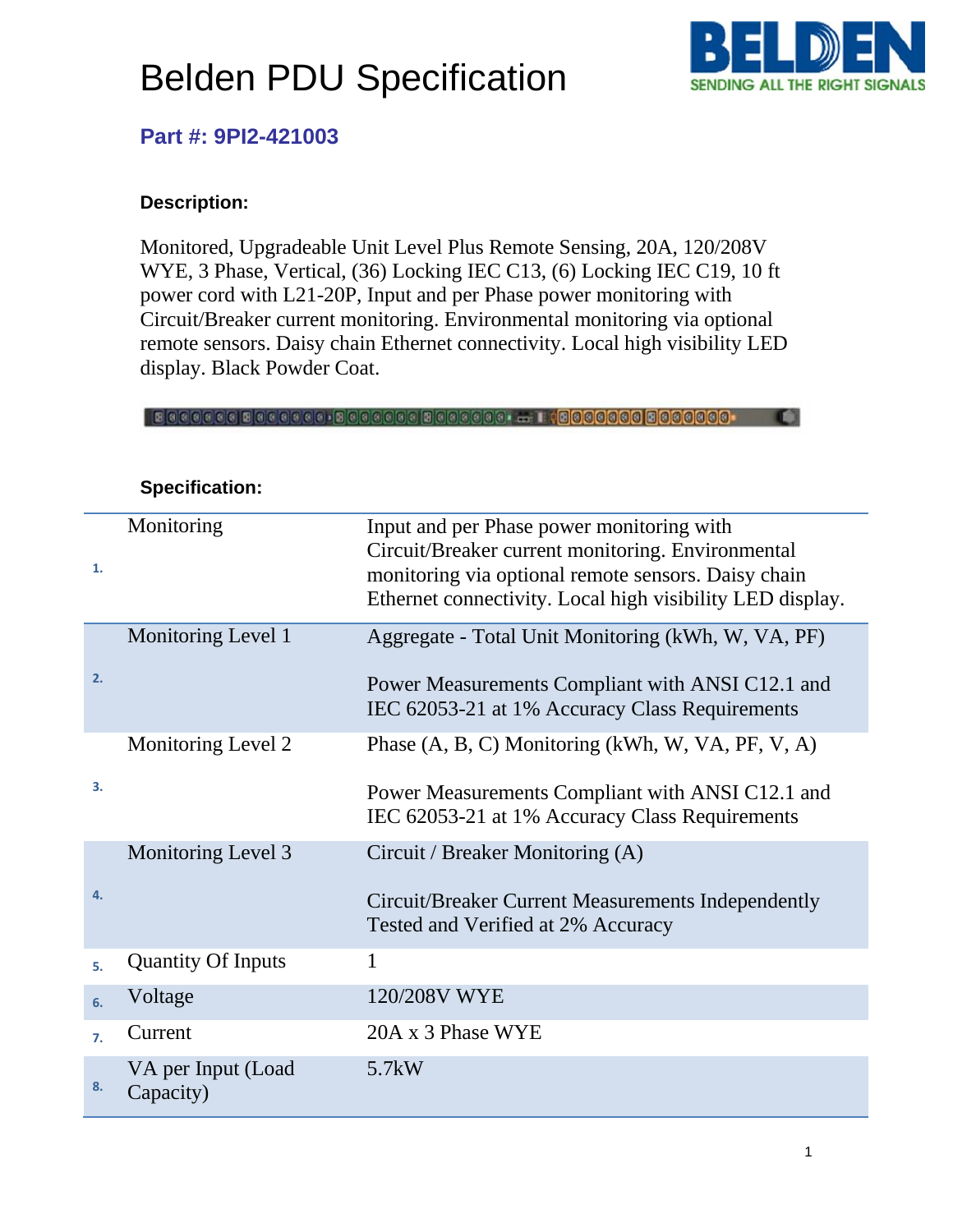

### **Part #: 9PI2-421003**

| 9.  | Frequency                                              | 50/60 Hz                          |
|-----|--------------------------------------------------------|-----------------------------------|
| 10. | <b>Over Current Protection</b>                         | None                              |
| 11. | Switch                                                 | N <sub>o</sub>                    |
| 12. | Scrolling / Rotatable<br>Digital Display               | Yes                               |
| 13. | <b>Power Cable Wire Gauge</b>                          | 12/5                              |
| 14. | Power Cable Length                                     | 10 <sup>ft</sup>                  |
| 15. | <b>Power Entry Location</b>                            | <b>Bottom Front</b>               |
| 16. | Plug Type                                              | <b>NEMA L21-20P Twistlock</b>     |
| 17. | <b>Combined Total</b><br>Receptacle/Socket<br>Quantity | 42                                |
| 18. | Receptacle/Socket Type<br>#1                           | <b>U-Lock IEC C13</b>             |
| 19. | Quantity on Face #1                                    | 36                                |
| 20. | <b>Quantity per Phase</b><br>Combination #1            | 12                                |
| 21. | U-Lock Color ID #1                                     | $3$ Circuit = Orange, Green, Blue |
| 22. | Style $#1$                                             | Individual                        |
| 23. | Voltage per<br>Receptacle/Socket #1                    | 208V                              |
| 24. | Receptacle/Socket Type<br>#2                           | <b>U-Lock IEC C19</b>             |
| 25. | Quantity on Face #2                                    | 6                                 |
| 26. | <b>Quantity per Phase</b><br>Combination #2            | $\overline{2}$                    |
| 27. | U-Lock Color ID #2                                     | $3$ Circuit = Orange, Green, Blue |
| 28. | Style #2                                               | Individual                        |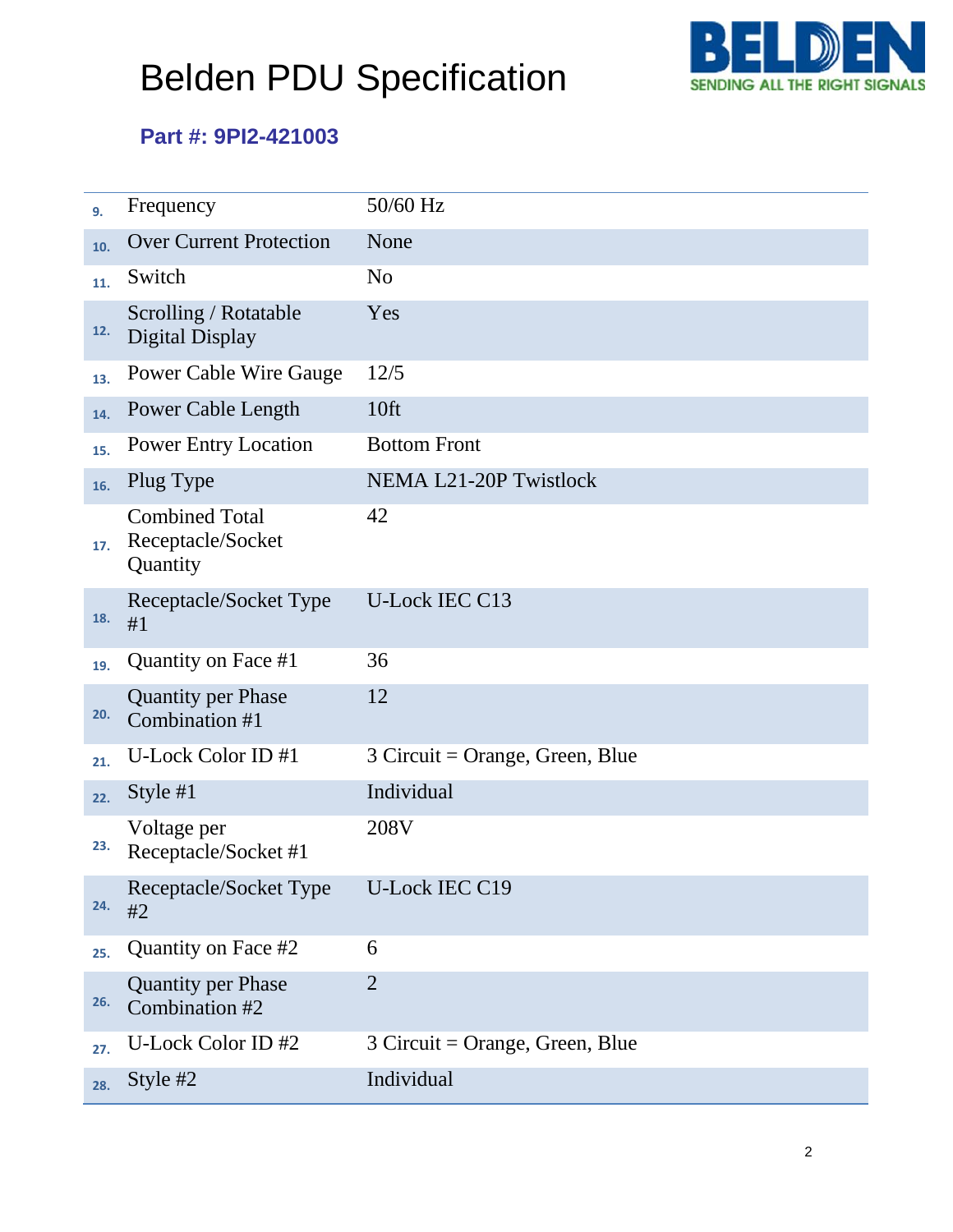

### **Part #: 9PI2-421003**

| 29. | Voltage per<br>Receptacle/Socket #2                                       | 208V                                                                                                                            |
|-----|---------------------------------------------------------------------------|---------------------------------------------------------------------------------------------------------------------------------|
| 30. | <b>Internal RMS Voltage</b><br>Sensor                                     | Yes                                                                                                                             |
| 31. | <b>Internal RMS Current</b><br>Sensor                                     | Yes                                                                                                                             |
| 32. | <b>Network Connection</b>                                                 | Dual 10/100Mbps Ethernet                                                                                                        |
| 33. | <b>Network Protocols</b><br>Supported and Data<br><b>Access Formats</b>   | HTTP, HTTPS (TLS 1.2), SMTP, SMTPS (TLS 1.2),<br>ICMP, DHCP, IPv4, IPv6, Syslog, SNMP v1/v2c/v3,<br>JSON, JSON API, RSTP        |
| 34. | <b>IP Reset Button</b>                                                    | Yes                                                                                                                             |
| 35. | <b>Hard Reboot Button</b>                                                 | Yes                                                                                                                             |
| 36. | <b>Remote Sensor RJ</b><br><b>Connection Jacks</b>                        | 1 (Supports 4 Sensors)                                                                                                          |
| 37. | <b>Continuous Operating</b><br><b>Temperature Range</b>                   | Full nameplate operation: 10-45C / 50-113F                                                                                      |
| 38. | <b>Continuous Operating</b><br><b>Temperature Range</b>                   | 50% derated operation: 45-60C / 113-140F (See product<br>manual or quick-start guide for full de-rated operating<br>conditions) |
| 39. | Heavy Steel - Powder<br><b>Coat Finish</b>                                | <b>Black</b>                                                                                                                    |
| 40. | Configuration                                                             | 72in / 1832mm Vertical Rackmount                                                                                                |
| 41. | 7938 Vertical Mounting<br><b>Bracket Kit</b>                              | Yes                                                                                                                             |
| 42. | <b>Toolless Mounting</b><br>Hardware - Center to<br><b>Center Spacing</b> | 61.25in and 64.75in                                                                                                             |
| 43. | Made in the USA                                                           | Yes                                                                                                                             |
| 44. | <b>Product Warranty</b>                                                   | Five Year                                                                                                                       |
| 45. | Certification/Agency                                                      | FCC Part 15 Class A Conformance                                                                                                 |